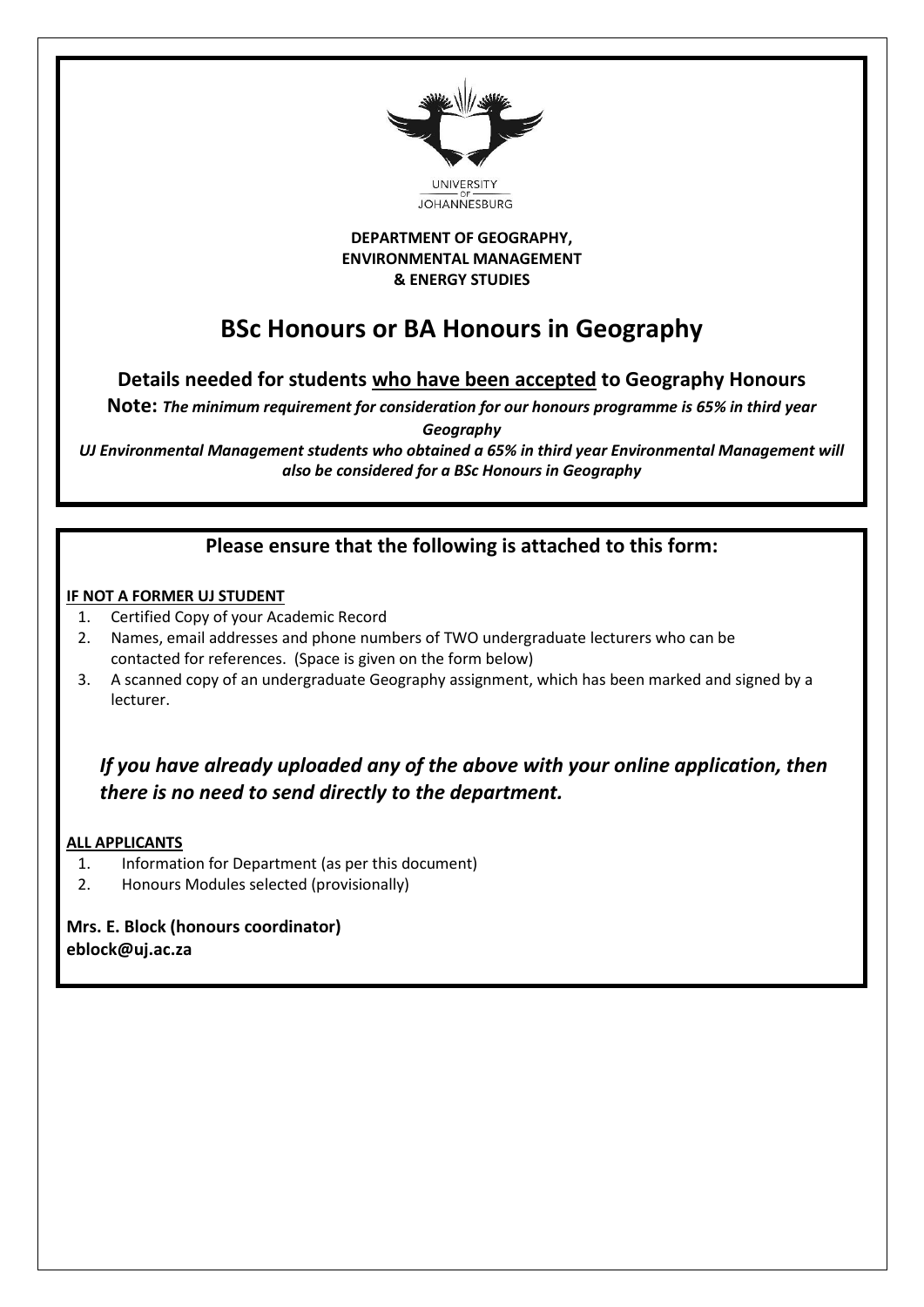#### **BSc HONOURS and BA HONOURS IN GEOGRAPHY**

### **The Honours programme consists of FIVE (5) modules. BSc Honours and BA Honours students attend the same lectures per module and research presentations.**

For admission to the honours course, a Baccalaureus (Bachelors) degree with Geography as one major with a 3<sup>rd</sup> year pass mark of at least 65% is required. *Students who did not get 65% for Geography in their 3rd year will not be considered for admission.* Admission to the honours programme is approved by the Head of Department in consultation with all academic staff members. Please note that 65% for Geography is a minimum requirement, but that mark does not guarentee acceptance. Further screeing may be done depending on the number of students who apply and departmental capacity.. (UJ Environmental Management students who obtained 65% for Environmental Management will also be considered for an honours degree in Geography.)

Five semester modules are required for the Honours degree of which GGR0037 (Philosophy & Research Methodology) and GGR0077 (Research Project) are compulsory. Each theory module counts 24 credits, and the Research module counts 30 credits. Each module will be examined at the end of the semester of presentation.

This programme is ONLY presented on a *full time* basis (one year of study). It is expected of all honours students to spend a considerable amount of time in the department during the week.

Semester modules to be presented in a particular year of study are determined annually. In exceptional instances one approved semester module from an Honours degree other than Geography, may also be followed in the Faculties of Science, or Humanities, or Management.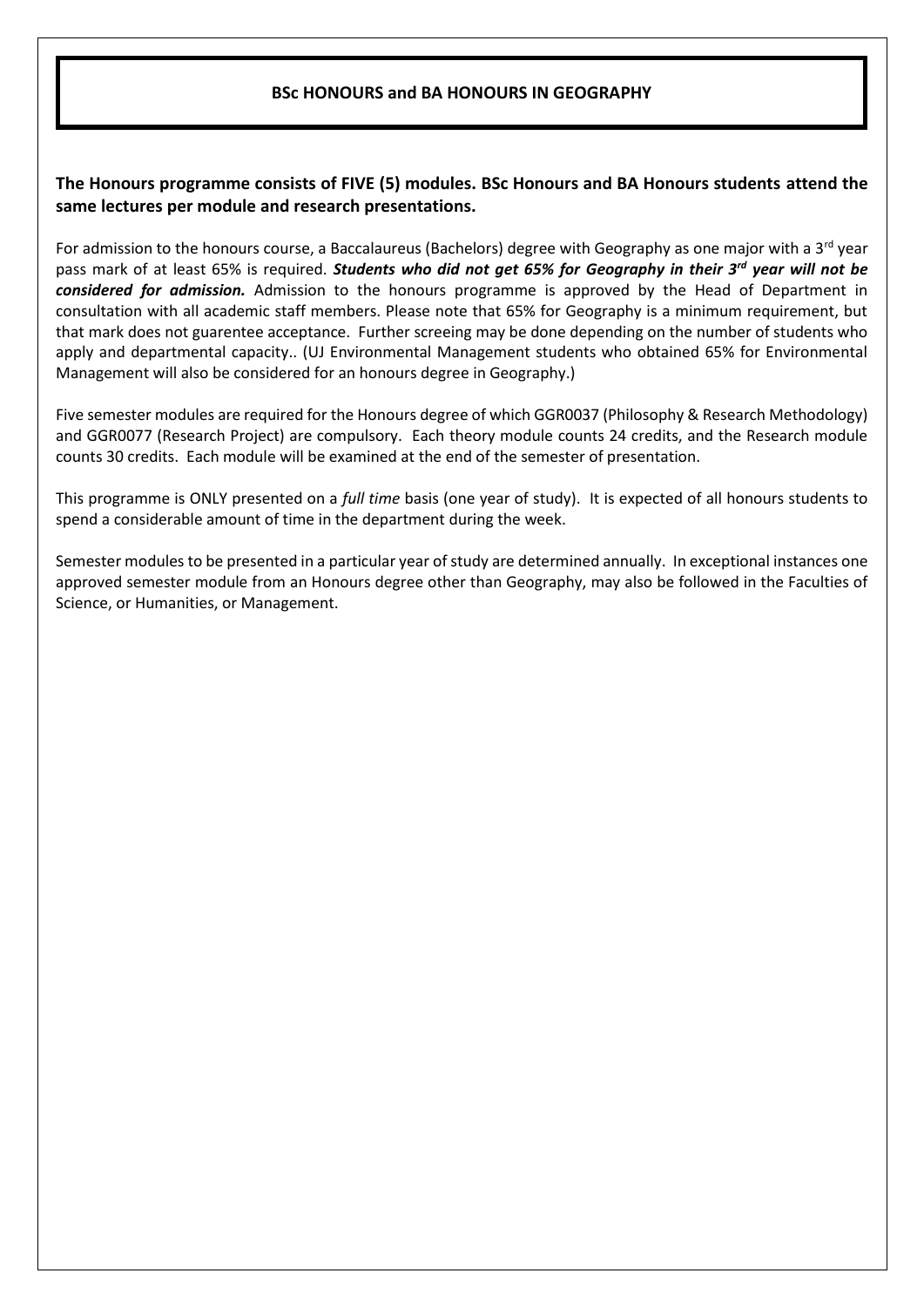#### **COURSE OUTLINE**

## **THE FOLLOWING TWO (2) MODULES ARE COMPULSORY:**

| <b>Module</b><br>GGR0037  <br><b>GGR8X37</b> | <b>Philosophy and Research Methodology</b><br>(COMPULSORY MODULE)                                                                                                                                                                                                                                                                                                                                                                                                                                                                                                                                                                                                                                                                                                                                                                                                                                                                                                                                                                                                                                                |  |
|----------------------------------------------|------------------------------------------------------------------------------------------------------------------------------------------------------------------------------------------------------------------------------------------------------------------------------------------------------------------------------------------------------------------------------------------------------------------------------------------------------------------------------------------------------------------------------------------------------------------------------------------------------------------------------------------------------------------------------------------------------------------------------------------------------------------------------------------------------------------------------------------------------------------------------------------------------------------------------------------------------------------------------------------------------------------------------------------------------------------------------------------------------------------|--|
| <b>NQF Level</b>                             | 8                                                                                                                                                                                                                                                                                                                                                                                                                                                                                                                                                                                                                                                                                                                                                                                                                                                                                                                                                                                                                                                                                                                |  |
| <b>Credits</b>                               | 24                                                                                                                                                                                                                                                                                                                                                                                                                                                                                                                                                                                                                                                                                                                                                                                                                                                                                                                                                                                                                                                                                                               |  |
| Term of                                      | $1$ and $2$                                                                                                                                                                                                                                                                                                                                                                                                                                                                                                                                                                                                                                                                                                                                                                                                                                                                                                                                                                                                                                                                                                      |  |
| Presentation                                 |                                                                                                                                                                                                                                                                                                                                                                                                                                                                                                                                                                                                                                                                                                                                                                                                                                                                                                                                                                                                                                                                                                                  |  |
| <b>Prerequisites</b>                         | Bachelor's degree with Geography as a major subject.                                                                                                                                                                                                                                                                                                                                                                                                                                                                                                                                                                                                                                                                                                                                                                                                                                                                                                                                                                                                                                                             |  |
| <b>Purpose</b>                               | This module is a key, compulsory module for Geography Honours which examines the history of<br>the discipline, the perspectives that have dominated it at different points and takes cognisance<br>of the philosophy and ideology which underlies each school of thought. It is a core module of<br>Geography Honours because a student at this level of study needs to have a firm grasp of their<br>discipline and the methodologies and perspectives associated with it, as well as an ability to<br>critique the different approaches to research. In addition, it is vital that they are aware of<br>various methodologies available to them and have a firm grasp of the process of objective<br>scientific research and rational argument. Thus, this module will instruct the student, firstly, in<br>the philosophy underlying the development of Geography as a science, allowing them to situate<br>their own research in a theoretical framework, and secondly, in the research methodologies in<br>Geography to prepare him/her to embark on his/her own spatial research process<br>independently. |  |

| <b>Module</b>        | <b>Research Project</b><br>(COMPULSORY MODULE)                                                         |  |  |  |
|----------------------|--------------------------------------------------------------------------------------------------------|--|--|--|
| GGR0077              |                                                                                                        |  |  |  |
| GGR8X77              |                                                                                                        |  |  |  |
| <b>NQF Level</b>     | 8                                                                                                      |  |  |  |
| <b>Credits</b>       | 30                                                                                                     |  |  |  |
| Term of              | 1, 2, 3 and 4                                                                                          |  |  |  |
| <b>Presentation</b>  |                                                                                                        |  |  |  |
| <b>Prerequisites</b> | Bachelor's degree with Geography as a major subject.                                                   |  |  |  |
| <b>Purpose</b>       | To acquaint students with the principles of research, to guide them in the execution of a full-        |  |  |  |
|                      | scale data collection and analysis as well as to develop their skills in writing and in the exposition |  |  |  |
|                      | of the conclusions of their research.                                                                  |  |  |  |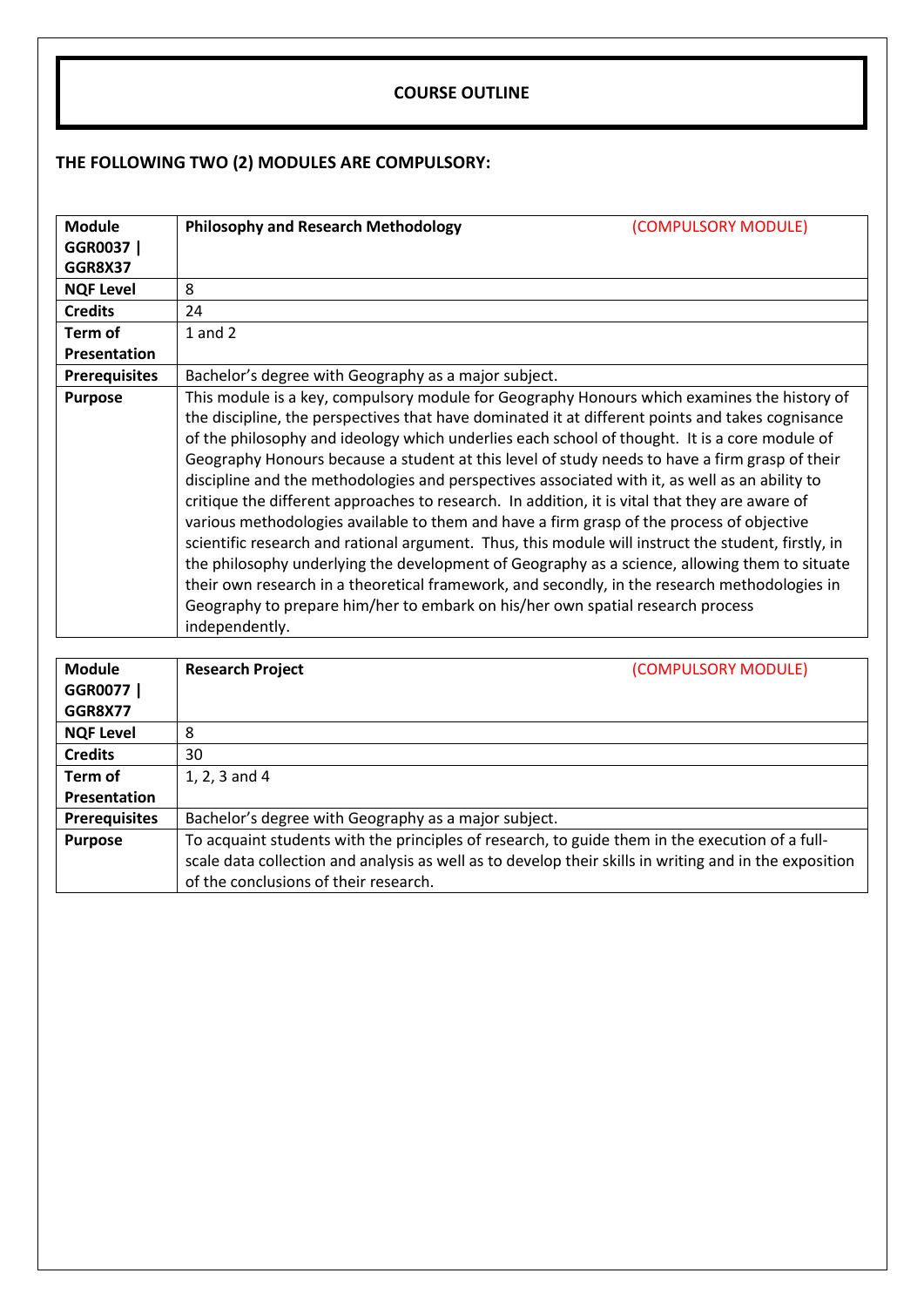## **THREE (3) MODULES ARE CHOSEN FROM THE FOLLOWING LISTED MODULES:**

| Module               | Ethics, Justice and the South African Environment                                                |
|----------------------|--------------------------------------------------------------------------------------------------|
| <b>GGR8X17</b>       |                                                                                                  |
| <b>NQF Level</b>     | 8                                                                                                |
| <b>Credits</b>       | 24                                                                                               |
| Term of              | $3$ and $4$                                                                                      |
| Presentation         |                                                                                                  |
| <b>Prerequisites</b> | Bachelor's degree with Geography as a major subject.                                             |
| <b>Purpose</b>       | This module aims to engage with Environmentalism and Environmental Management on a               |
|                      | theoretical, ideological and ethical level, in the context of the South African environment. The |
|                      | aim of including this module in the Geography Honours programme is to increase the depth of      |
|                      | understanding of the localized and situated nature of the environmental knowledge base and to    |
|                      | interrogate the contesting perspectives and completing interests imbedded in the South African   |
|                      | environment. Environmental ethics and values are debated with an aim to question and learn to    |
|                      | justify ones individual environmental perspective, while expanding an awareness of the power     |
|                      | relations and environmental justice issues surrounding the debates.                              |

| <b>Module</b>        | Geomorphology                                                                                                                                                                                                                                                                                                                        |
|----------------------|--------------------------------------------------------------------------------------------------------------------------------------------------------------------------------------------------------------------------------------------------------------------------------------------------------------------------------------|
| GGR8X47              |                                                                                                                                                                                                                                                                                                                                      |
| <b>NQF Level</b>     | 8                                                                                                                                                                                                                                                                                                                                    |
| <b>Credits</b>       | 24                                                                                                                                                                                                                                                                                                                                   |
| Term of              | 1 and $2$                                                                                                                                                                                                                                                                                                                            |
| Presentation         |                                                                                                                                                                                                                                                                                                                                      |
| <b>Prerequisites</b> | Bachelor's degree with Geography as a major subject.                                                                                                                                                                                                                                                                                 |
| <b>Purpose</b>       | To instruct the student on an advanced level in the physical processes and patterns of geomorphic<br>systems which form an integral part of the Biosphere in which all life on Earth function, by means<br>of detailed study of rock weathering, gravitational, fluvial, coastal, and Aeolian erosion and<br>depositional processes. |

| <b>Module</b>        | Geo-Informatics I: Geographic Information Systems                                                |
|----------------------|--------------------------------------------------------------------------------------------------|
| <b>GGR8X57  </b>     |                                                                                                  |
| S2GISQ (cert)        |                                                                                                  |
| <b>NQF Level</b>     | 8                                                                                                |
| <b>Credits</b>       | 24                                                                                               |
| Term of              | 1 and $2$                                                                                        |
| Presentation         |                                                                                                  |
| <b>Prerequisites</b> | Bachelor's degree with Geography as a major subject, or related spatial field of specialisation. |
| <b>Purpose</b>       | To enable the student to study the theory and practice of Geographical Information Systems       |
|                      | (GISs), and to expose him / her to GIS, GIS-concepts and GIS-software.                           |

| <b>Module</b>        | <b>Geo-Informatics II: Remote Sensing</b>                                                          |  |  |
|----------------------|----------------------------------------------------------------------------------------------------|--|--|
| GGR8X67              |                                                                                                    |  |  |
| <b>NQF Level</b>     | 8                                                                                                  |  |  |
| <b>Credits</b>       | 24                                                                                                 |  |  |
| Term of              | $3$ and $4$                                                                                        |  |  |
| Presentation         |                                                                                                    |  |  |
| <b>Prerequisites</b> | Bachelor's degree with Geography as a major subject, or related spatial field of specialisation.   |  |  |
|                      | Average pass of not less than 65%.                                                                 |  |  |
| <b>Purpose</b>       | To instruct the student in the use of RS data as a source of spatial data for research purposes by |  |  |
|                      | emphasising the methods of obtaining the data, as well as image processing and classification      |  |  |
|                      | techniques to acquire usable information.                                                          |  |  |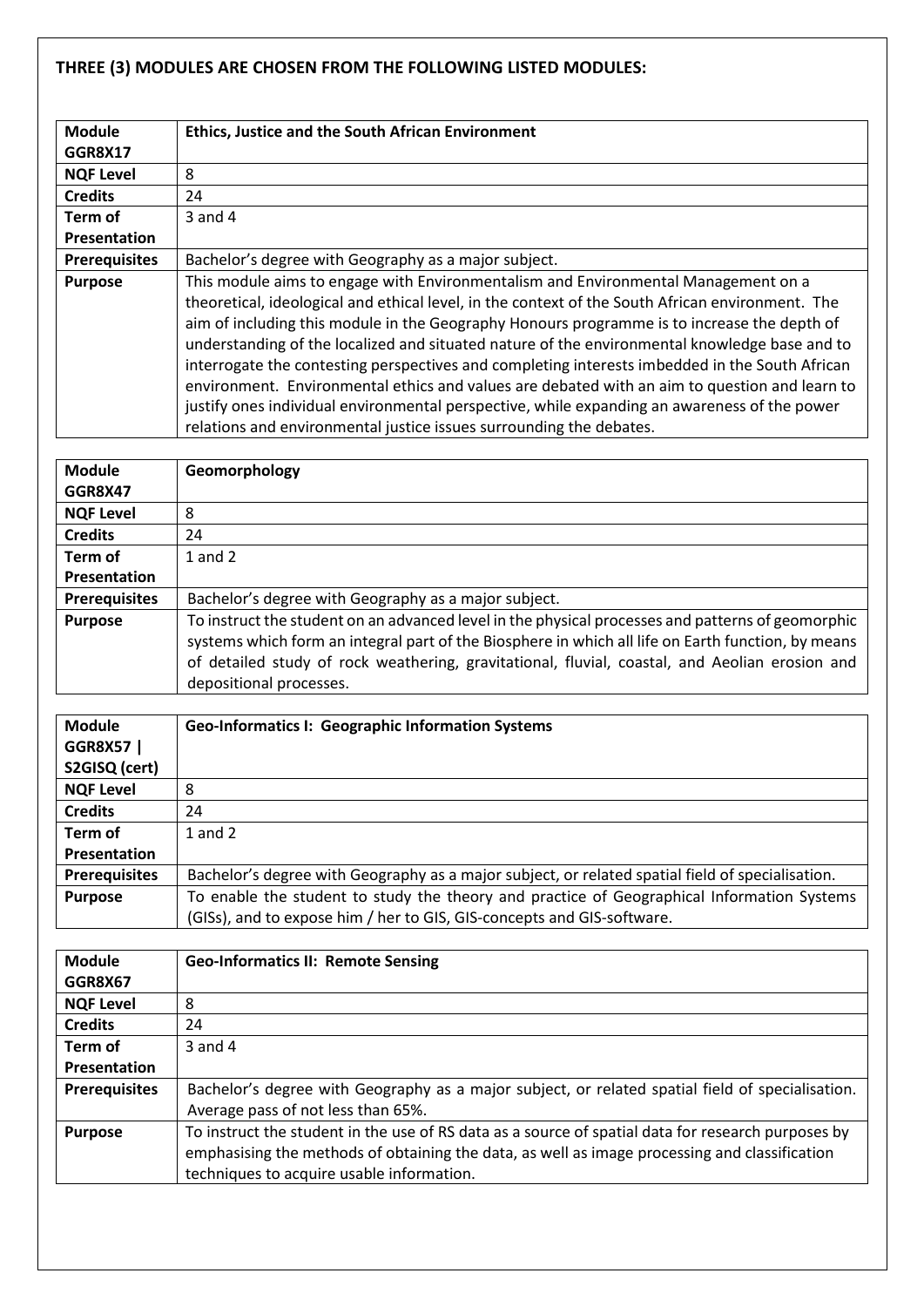| <b>Module</b><br><b>GGR8X87</b> | <b>Strategic Environmental Planning</b>                                                                |  |  |  |
|---------------------------------|--------------------------------------------------------------------------------------------------------|--|--|--|
| <b>NQF Level</b>                | 8                                                                                                      |  |  |  |
| <b>Credits</b>                  | 24                                                                                                     |  |  |  |
| Term of                         | 1 and $2$                                                                                              |  |  |  |
| <b>Presentation</b>             |                                                                                                        |  |  |  |
| <b>Prerequisites</b>            | A Bachelor's degree with Geography as a major subject.                                                 |  |  |  |
| <b>Purpose</b>                  | To familiarise students with the principles of strategic environmental planning within the context     |  |  |  |
|                                 | of sustainability assurance in development policy planning and programme developments in South         |  |  |  |
|                                 | Africa. Special attention is also provided to the concept of regional sustainability (or lack thereof) |  |  |  |
|                                 | within some of the large-scale development plans and programmes in South Africa. As a result,          |  |  |  |
|                                 | numerous case studies are drawn for assessing development opportunities, contradictions and            |  |  |  |
|                                 | mismatches between spatial development policy and practice. The ultimate aim of the module is          |  |  |  |
|                                 | to provide knowledge competence about the strategic management of environmental resources              |  |  |  |
|                                 | in regions so that effective sustainable development can occur.                                        |  |  |  |

| <b>Module</b><br><b>GGR8X97</b> | <b>Urban Geography (Sustainable Cities)</b>                                                                                                                                                                                                                                                                                                                                                                                                        |  |  |  |
|---------------------------------|----------------------------------------------------------------------------------------------------------------------------------------------------------------------------------------------------------------------------------------------------------------------------------------------------------------------------------------------------------------------------------------------------------------------------------------------------|--|--|--|
| <b>NQF Level</b>                | 8                                                                                                                                                                                                                                                                                                                                                                                                                                                  |  |  |  |
| <b>Credits</b>                  | 24                                                                                                                                                                                                                                                                                                                                                                                                                                                 |  |  |  |
| Term of                         | $3$ and $4$                                                                                                                                                                                                                                                                                                                                                                                                                                        |  |  |  |
| Presentation                    |                                                                                                                                                                                                                                                                                                                                                                                                                                                    |  |  |  |
| <b>Prerequisites</b>            | A Bachelor's degree with Geography as a major subject.                                                                                                                                                                                                                                                                                                                                                                                             |  |  |  |
| <b>Purpose</b>                  | <b>Purpose:</b><br>An advanced study on selected issues of sustainability in cities of the global South with particular<br>emphasis on Southern Africa. Themes that will be explored include: economic informality in the<br>city, greening of the built environment, climate change, food security and housing.<br><b>Module Learning Outcomes:</b><br>Understand and contextualize the broad international debates relating to sustainable urban |  |  |  |
|                                 | development.<br>Ability to apply these debates to the African and South African context.                                                                                                                                                                                                                                                                                                                                                           |  |  |  |

| <b>Module</b><br>ENS8X04 | <b>Energy Technology</b>                                                                                                                                                                                                                                                                                                                                                                                                                                                                                   |
|--------------------------|------------------------------------------------------------------------------------------------------------------------------------------------------------------------------------------------------------------------------------------------------------------------------------------------------------------------------------------------------------------------------------------------------------------------------------------------------------------------------------------------------------|
| <b>NQF Level</b>         | 8                                                                                                                                                                                                                                                                                                                                                                                                                                                                                                          |
| <b>Credits</b>           | 24                                                                                                                                                                                                                                                                                                                                                                                                                                                                                                         |
| Term of                  | 1, 2, 3 and 4                                                                                                                                                                                                                                                                                                                                                                                                                                                                                              |
| Presentation             |                                                                                                                                                                                                                                                                                                                                                                                                                                                                                                            |
| <b>Prerequisites</b>     | A Bachelor's degree in science or commerce, or any other appropriate Bachelor's degree and<br>suitable experience in the energy industry.                                                                                                                                                                                                                                                                                                                                                                  |
| <b>Purpose</b>           | This advanced module deals with energy technology. It focuses on the fundamental natural laws<br>governing the technical utilisation of energy sources, on the technologies used to provide energy<br>to power the economy, on alternatives to currently used energy sources and on the<br>environmental implications of energy technology options. The ultimate aim of the module is<br>knowledge about energy technologies, their operation, alternatives and the impacts on the<br>natural environment. |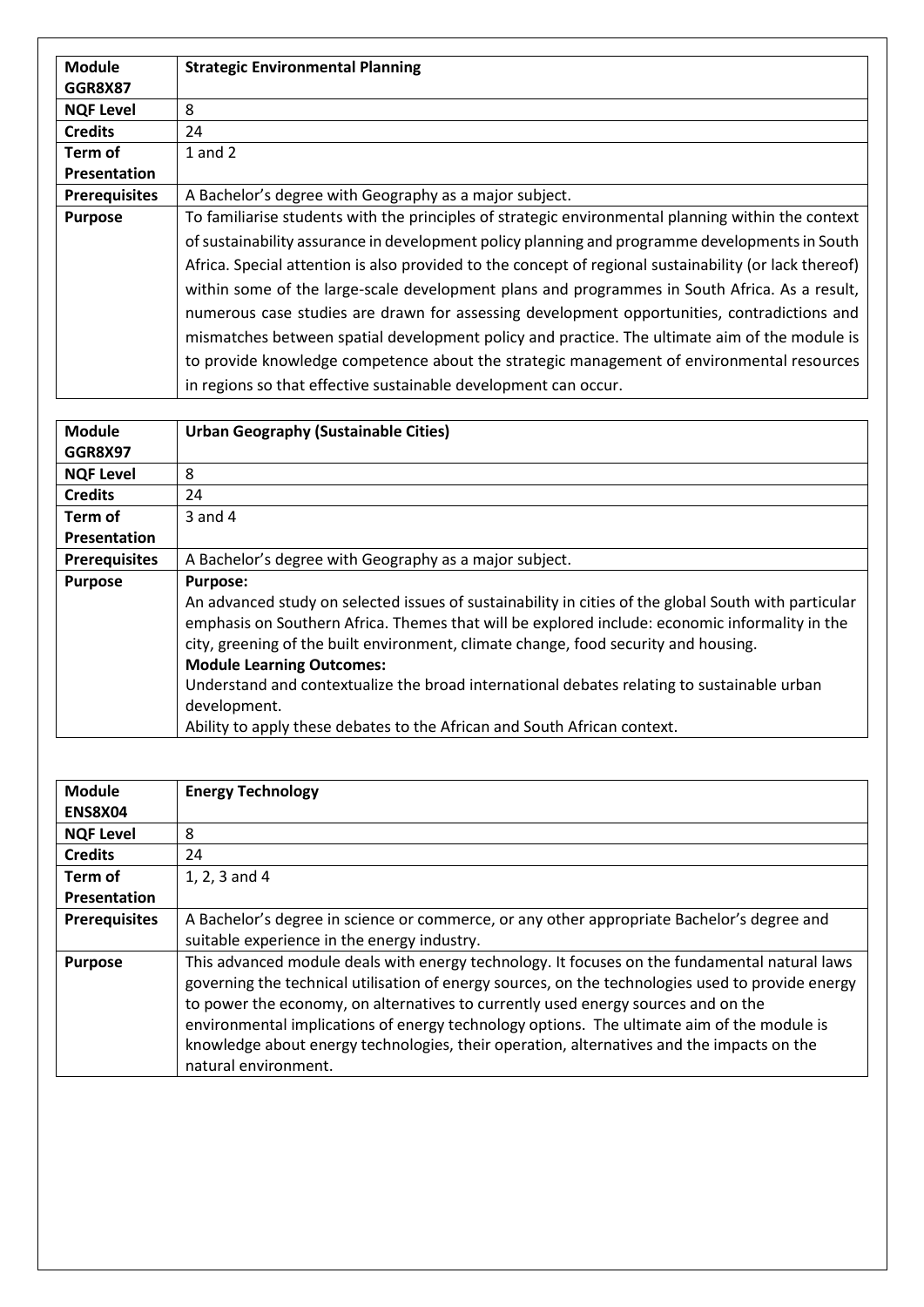| <b>Module</b><br>GGR8X27 | <b>Tourism Geography</b>                                                                                                                                                                                                                                                                                                              |  |  |  |
|--------------------------|---------------------------------------------------------------------------------------------------------------------------------------------------------------------------------------------------------------------------------------------------------------------------------------------------------------------------------------|--|--|--|
|                          |                                                                                                                                                                                                                                                                                                                                       |  |  |  |
| <b>NQF Level</b>         | 8                                                                                                                                                                                                                                                                                                                                     |  |  |  |
| <b>Credits</b>           | 24                                                                                                                                                                                                                                                                                                                                    |  |  |  |
| Term of                  | $3$ and $4$                                                                                                                                                                                                                                                                                                                           |  |  |  |
| Presentation             |                                                                                                                                                                                                                                                                                                                                       |  |  |  |
| <b>Prerequisites</b>     | Bachelor's degree with Geography as a major subject                                                                                                                                                                                                                                                                                   |  |  |  |
| <b>Purpose</b>           | To instruct students into issues relating to tourism, economic development and poverty<br>reduction with a particular focus upon the developing world The course blends together<br>both theoretical and policy issues around tourism development using international<br>experience to provide the context for South African debates. |  |  |  |

*When sending in this form, only send the following TWO pages and not the prior pages giving the course outline!*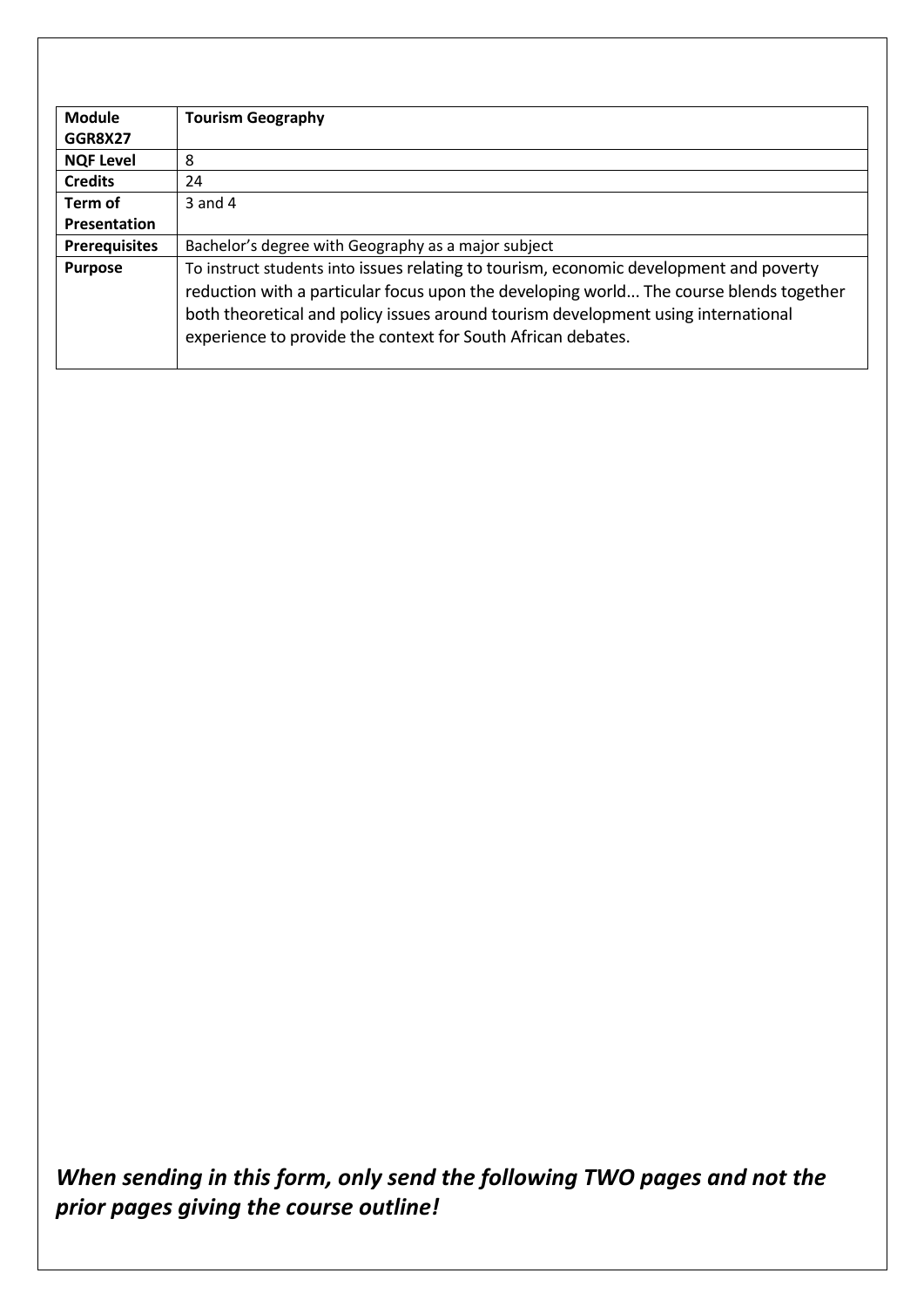|    | <b>UNIVERSITY</b>                                                                                                                                                                                                                             | <b>INFORMATION FORM</b>                                                                                    |  |  |
|----|-----------------------------------------------------------------------------------------------------------------------------------------------------------------------------------------------------------------------------------------------|------------------------------------------------------------------------------------------------------------|--|--|
|    | JOHANNESBURG                                                                                                                                                                                                                                  |                                                                                                            |  |  |
|    |                                                                                                                                                                                                                                               | (This form only gets filled in once students have been accepted for the Honours in<br>Geography programme) |  |  |
| 1. |                                                                                                                                                                                                                                               |                                                                                                            |  |  |
| 2. |                                                                                                                                                                                                                                               |                                                                                                            |  |  |
|    |                                                                                                                                                                                                                                               |                                                                                                            |  |  |
| 3. |                                                                                                                                                                                                                                               |                                                                                                            |  |  |
|    |                                                                                                                                                                                                                                               |                                                                                                            |  |  |
| 4. | <b>ACADEMIC RECORD:</b>                                                                                                                                                                                                                       |                                                                                                            |  |  |
|    | Highest Qualification & Year Obtained: Material Analysis Analysis Analysis Analysis Analysis Analysis<br>(Note: If not a former UJ geography student, certified copies of your academic record must be<br>attached to this application form). |                                                                                                            |  |  |
|    |                                                                                                                                                                                                                                               |                                                                                                            |  |  |
| 5. |                                                                                                                                                                                                                                               |                                                                                                            |  |  |
| 6. | reference (only for non-UJ students):                                                                                                                                                                                                         | Email addresses and phone numbers of TWO undergraduate lecturers who can be contacted for a                |  |  |
|    |                                                                                                                                                                                                                                               |                                                                                                            |  |  |
|    |                                                                                                                                                                                                                                               |                                                                                                            |  |  |
| 7. |                                                                                                                                                                                                                                               | <b>I HEREBY APPLY TO BE ACCEPTED FOR THE HONOURS PROGRAMME IN GEOGRAPHY</b>                                |  |  |
|    |                                                                                                                                                                                                                                               |                                                                                                            |  |  |
|    |                                                                                                                                                                                                                                               |                                                                                                            |  |  |
|    |                                                                                                                                                                                                                                               | Submit this form with Honours Module selection list to Mrs E. Block (honours coordinator):                 |  |  |
|    | eblock@uj.ac.za<br><b>Mobile number: 0741104050</b>                                                                                                                                                                                           | Department of Geography, Environmental Management & Energy Studies                                         |  |  |